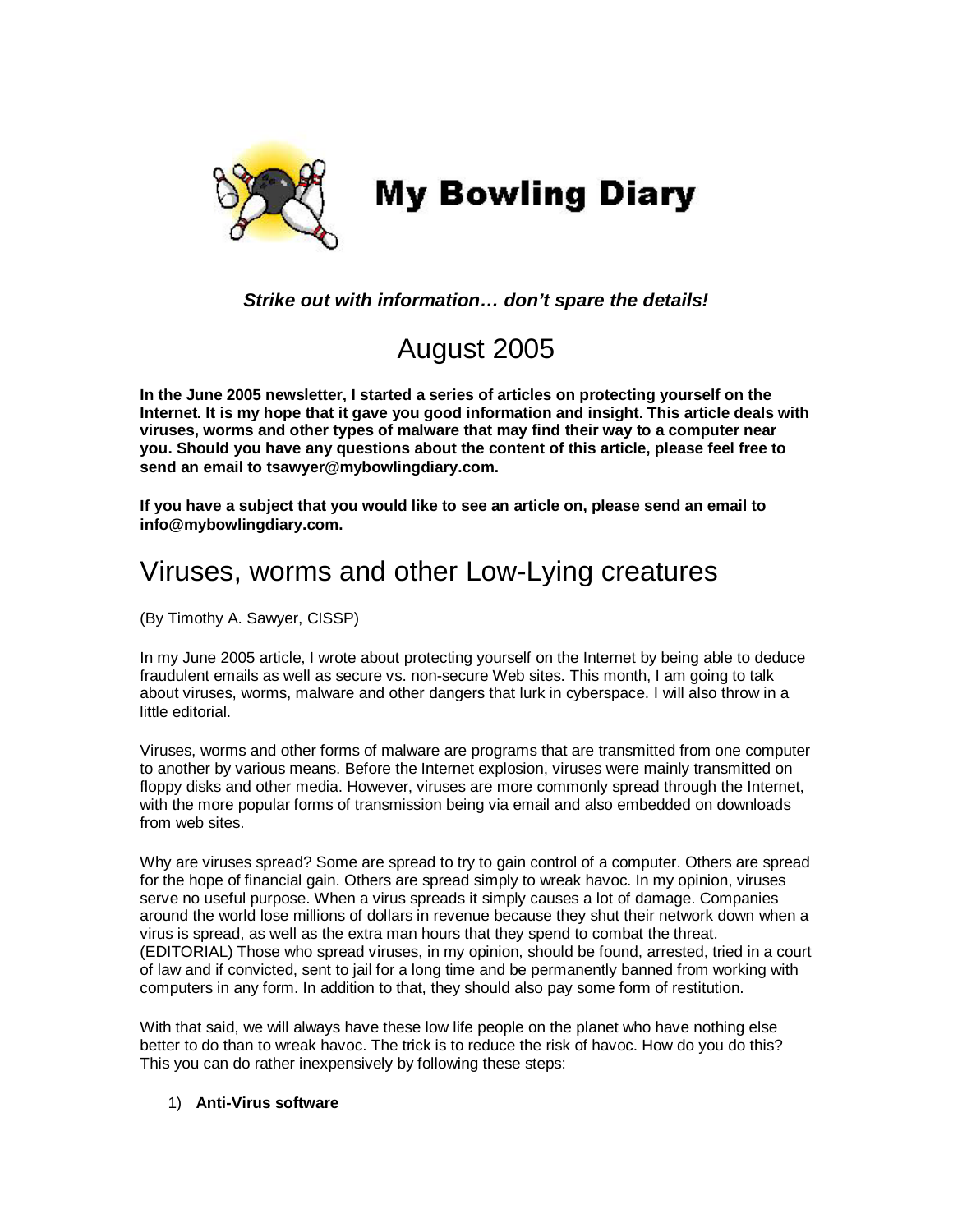Do you have anti virus software? If so, you are on the right path. If you don't, **go buy some**. I'm not going to endorse a specific brand, but the two more popular programs are made by McAfee (http://www.mcafee.com/us/) and Symantec (http://www.symantec.com). I have seen both of these in home use as well as corporate use. Most PCs sold today are sold with one of these two packages installed with a limited subscription. You can also go to any major electronics store and pick up a good package for a reasonable price.

When you purchase anti-virus software from Symantec or McAfee, you purchase a subscription which entitles you to maintain your anti-virus definitions by connecting to their website and downloading their updates. So if you DO have anti-virus software but DO NOT have a current subscription, you may be protected against older viruses but not the newer ones. So if your subscription is NOT current, update it, and keep it updated. For the price that they usually ask for their subscriptions, it is well worth it when you consider the cost of rebuilding a PC operating system and retrieving your files. Been there, done that.

## 2) **Keep your virus definitions updated and scan regularly**

Always keep your virus definitions updated. The rule of thumb is to update at least weekly and to scan after a new update has been downloaded. Scan on a regular basis, at the very least, weekly.

#### **3) Scan all incoming files and email**

If your software has the capability to scan all incoming files and email, turn that capability on and **keep it on**. This is the best way to keep yourself protected against viruses between regular scans.

## **4) Don't open suspect emails or files**

If you get an email that you suspect has a virus, it probably does. Don't open emails that you suspect might be infected, especially if they have attachments. Some infected emails actually said in the body of the email that it was scanned. Don't believe it, scan it yourself.

Generally we say don't open emails from people you don't know. However, most viruses are spread by using the victim's address book, so an email you receive may come from someone you know. Be careful just the same.

#### **5) Be careful what you download**

Be careful when you download software from web sites. Some of these programs may contain viruses, malware and Trojan Horses (a Trojan Horse is simply a dormant virus that launches itself when certain conditions are met). If you do download software from the Internet, make sure that you do not run it from the site unless it is a well known publisher such as Microsoft.

#### 6) **Be a good cyberspace citizen**

Be a good cyberspace citizen. If you send attachments, scan the attachment before you send it. When you send email, scan the email before you send it. If you see a suspicious email, report it to your anti-virus software provider. Chances are they know about it, but